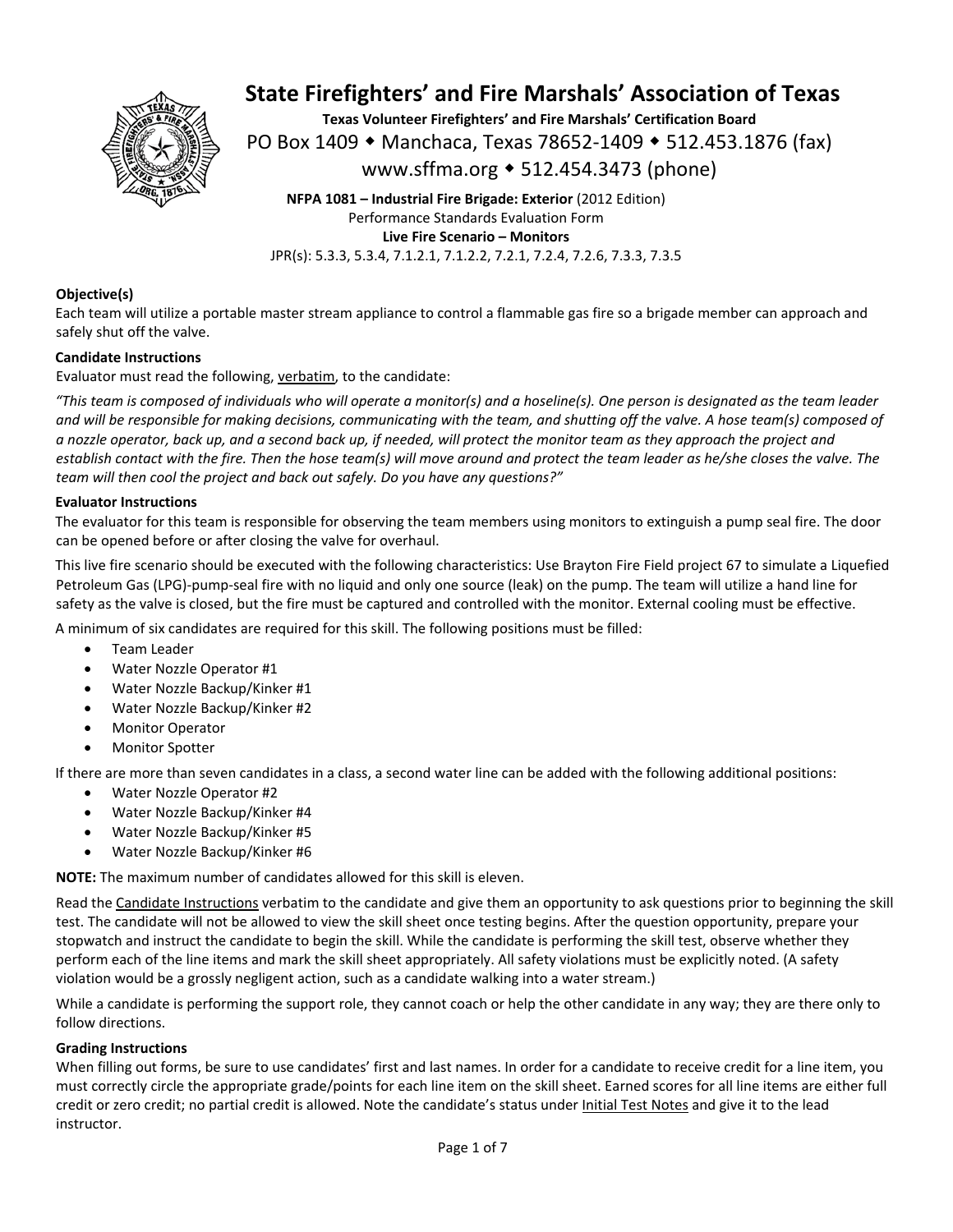

**Texas Volunteer Firefighters' and Fire Marshals' Certification Board**  PO Box 1409 ◆ Manchaca, Texas 78652-1409 ◆ 512.453.1876 (fax) www.sffma.org 512.454.3473 (phone)

**NFPA 1081 – Industrial Fire Brigade: Exterior** (2012 Edition) Performance Standards Evaluation Form **Live Fire Scenario – Monitors**  JPR(s): 5.3.3, 5.3.4, 7.1.2.1, 7.1.2.2, 7.2.1, 7.2.4, 7.2.6, 7.3.3, 7.3.5

#### **Failure/Remediation**

Even though this is a team exercise, candidates are evaluated individually. If a candidate fails their assigned task, you will announce that the team failed and will have to retest. You should talk to each team member privately, so as not to point out which candidate(s) failed. As in individual skills testing the lead instructor will need to remediate the candidate and have them sign the Retest Information Statement on the skill sheet prior to retesting. Allow the candidate time to practice before retesting. Failed skills must be fully documented in the Notes sections of the skill sheet. All safety violations must be explicitly noted. (A safety violation would be a grossly negligent action, such as a candidate walking into a water stream.)

For the retest, all candidates remain in their original roles/stations; however, only the candidate(s) who failed the first time is evaluated during the retest. If a candidate fails the retest, they have failed the team skill. A candidate who is retesting must be tested in their original position with their original partner.

#### **Preparation & Equipment**

- Portable master stream device with nozzles
- Fire hose at staged locations as follows:
	- o 300' (91.44 meters) of 2½″ (65 mm) hose
	- o 300' (91.44 meters) of 1¾″ (44.5 mm) hose
	- o Combination nozzles (as needed)
- Nozzles
- Gated wye
- Fixed master streams: 2 each with 350 gallons per minute (gpm) (1,325 liters per minute [lpm]) nozzles
- Spanner wrenches
- Breathing apparatus: 1 for each team member with refill ability at the location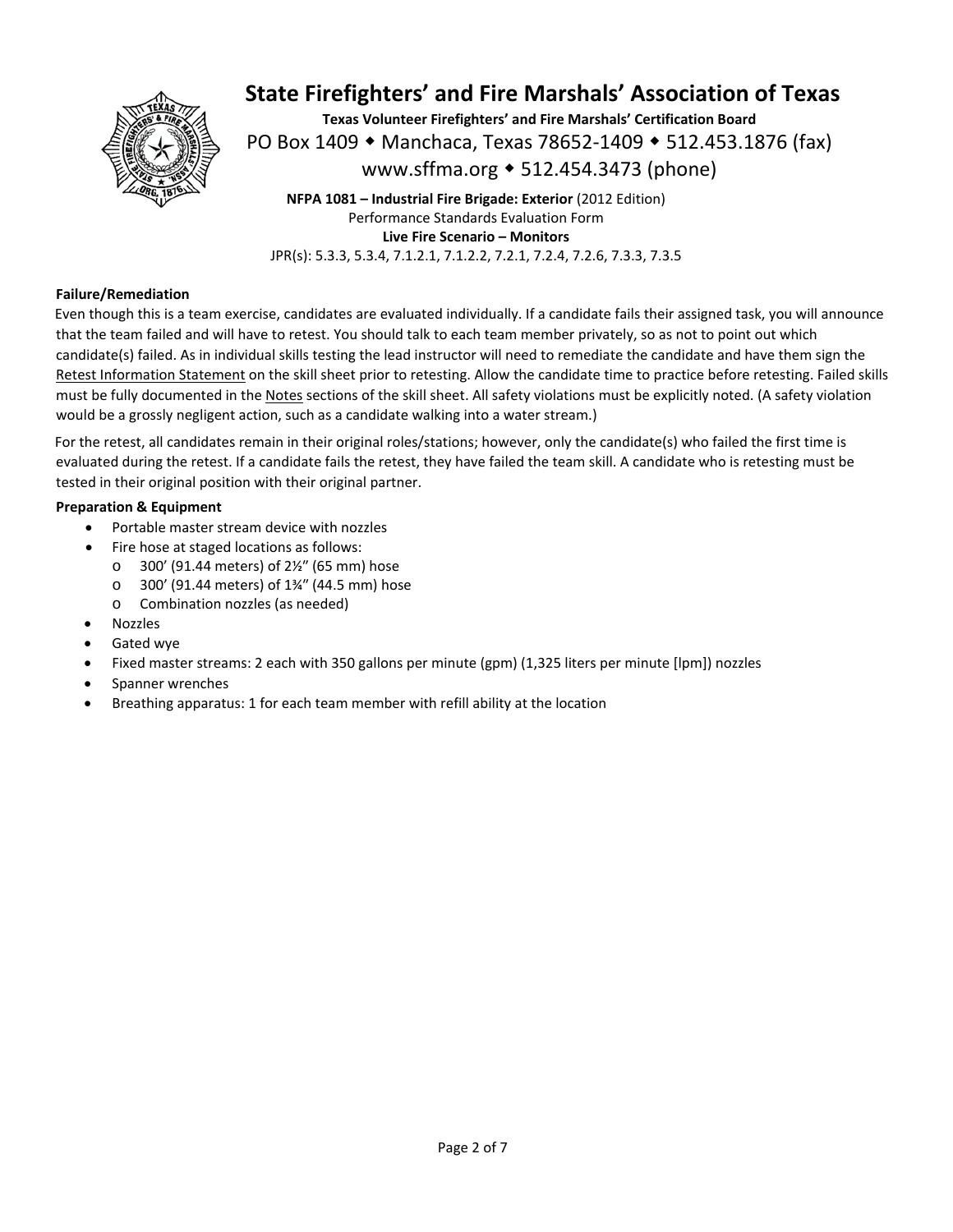

**Texas Volunteer Firefighters' and Fire Marshals' Certification Board** 

PO Box 1409 • Manchaca, Texas 78652-1409 • 512.453.1876 (fax)

www.sffma.org 512.454.3473 (phone)

**NFPA 1081 – Industrial Fire Brigade: Exterior** (2012 Edition) Performance Standards Evaluation Form **Live Fire Scenario – Monitors** 

JPR(s): 5.3.3, 5.3.4, 7.1.2.1, 7.1.2.2, 7.2.1, 7.2.4, 7.2.6, 7.3.3, 7.3.5

| Evaluation Location:   |                               | Date: |
|------------------------|-------------------------------|-------|
| Evaluator 1 Name:      | Retest Evaluator 1 Name:      |       |
| Evaluator 1 Signature: | Retest Evaluator 1 Signature: |       |
| Evaluator 2 Name:      | Retest Evaluator 2 Name:      |       |
| Evaluator 2 Signature: | Retest Evaluator 2 Signature: |       |

Evaluators may not evaluate a skill if a conflict of interest exists. A conflict may be defined as an interest that affects, or appears likely to affect the judgment or conduct of an individual associated with the skills testing process. An evaluator may not participate in the skills testing process for an immediate family member, classmate, or if he/she was the class instructor for the skill.

### **Skill Performance Criteria: Live Fire Scenario ‐ Monitors**

| Team Leader:                                                                                        |      | Initial Test |      | Retest   |
|-----------------------------------------------------------------------------------------------------|------|--------------|------|----------|
| Verbalizes size up; indicates class of fire (Class A, B, or C) and type (spill or pressure)         | Pass | Fail         | Pass | Fail     |
| Chooses and verbalizes appropriate sizes and lengths of hoses for monitor and water hose            | Pass | Fail         | Pass | Fail     |
| Chooses appropriate direction of attack                                                             | Pass | Fail         | Pass | Fail     |
| Uses effective communication to guide team                                                          |      | 0            |      | 0        |
| Determines when hand line is necessary and directs personnel to protect his/her approach            |      | 0            |      | $\Omega$ |
| Directs team to capture and control fire                                                            |      | $\Omega$     | 1    | $\Omega$ |
| Approaches valve safely and shuts it off                                                            | Pass | Fail         | Pass | Fail     |
| Overhauls fire area and exits hazardous area safely                                                 |      | 0            |      | $\Omega$ |
| Opens/Closes water supply properly<br>Circle if Not Applicable: N/A                                 | Pass | Fail         | Pass | Fail     |
| Performs skill safely and effectively                                                               | Pass | Fail         | Pass | Fail     |
| Total Points Received (total points available = 4)                                                  |      | pts          |      | pts      |
| Overall Performance Rating: (Pass = Must correctly perform all Pass/Fail items and receive at least |      |              |      |          |
| 3 points)                                                                                           | Pass | Fail         | Pass | Fail     |

Notes:

I understand the remediation policy and have received sufficient retraining.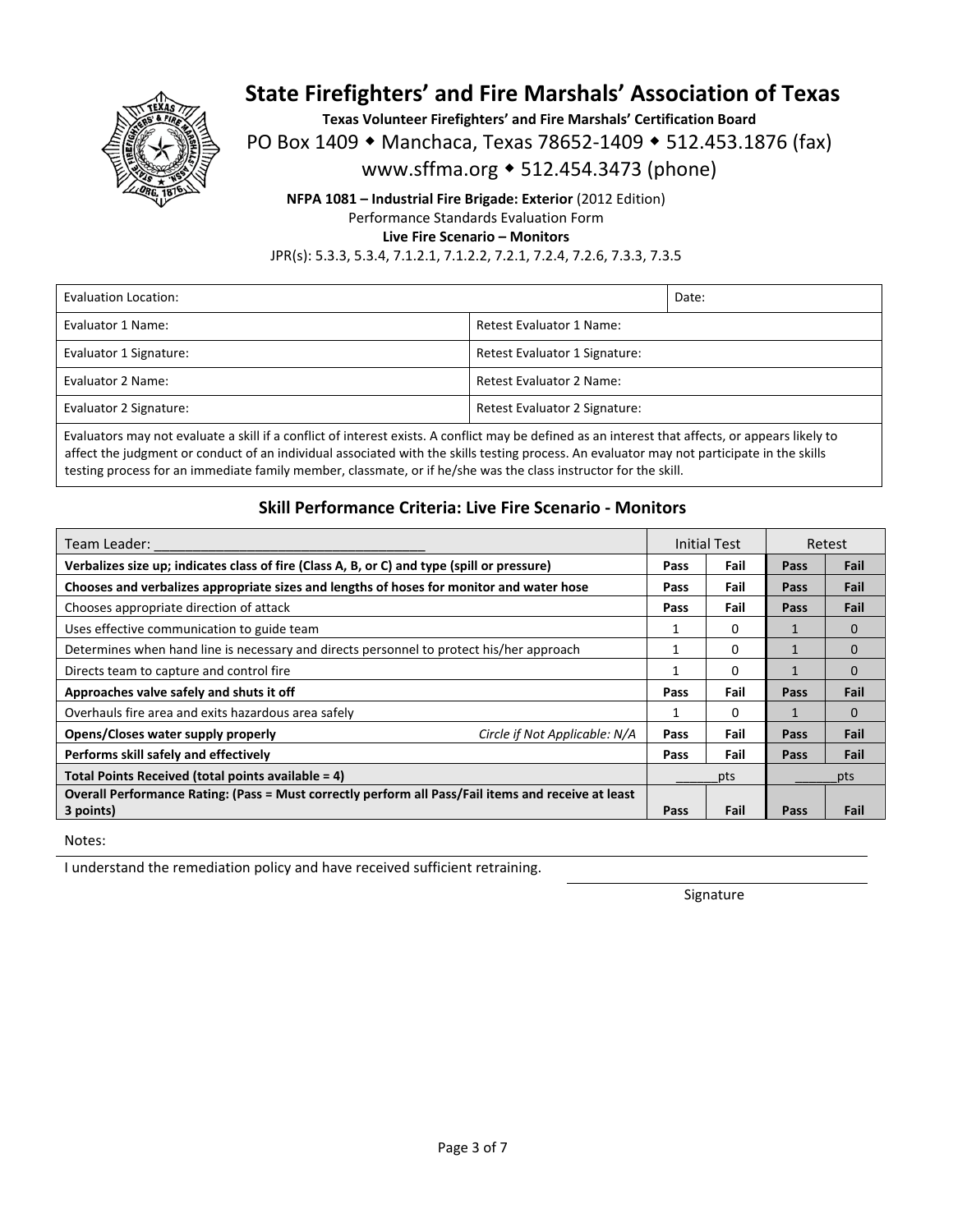

**Texas Volunteer Firefighters' and Fire Marshals' Certification Board**  PO Box 1409 • Manchaca, Texas 78652-1409 • 512.453.1876 (fax) www.sffma.org 512.454.3473 (phone)

**NFPA 1081 – Industrial Fire Brigade: Exterior** (2012 Edition) Performance Standards Evaluation Form **Live Fire Scenario – Monitors**  JPR(s): 5.3.3, 5.3.4, 7.1.2.1, 7.1.2.2, 7.2.1, 7.2.4, 7.2.6, 7.3.3, 7.3.5

| Water Nozzle Operator #1:                                                       |                               | <b>Initial Test</b> |      | Retest |      |
|---------------------------------------------------------------------------------|-------------------------------|---------------------|------|--------|------|
| Responds adequately to commands from leader                                     |                               | Pass                | Fail | Pass   | Fail |
| Is in place before charging hose                                                |                               | Pass                | Fail | Pass   | Fail |
| Uses proper attack                                                              |                               | Pass                | Fail | Pass   | Fail |
| Directs stream, controls fire, and cools area effectively                       |                               | Pass                | Fail | Pass   | Fail |
| Overhauls fire area and exits hazardous area safely                             |                               | Pass                | Fail | Pass   | Fail |
| Opens/Closes water supply properly                                              | Circle if Not Applicable: N/A | Pass                | Fail | Pass   | Fail |
| Performs skill safely and effectively                                           |                               | Pass                | Fail | Pass   | Fail |
| Overall Performance Rating: (Pass = Must correctly perform all Pass/Fail items) |                               | Pass                | Fail | Pass   | Fail |

Notes:

I understand the remediation policy and have received sufficient retraining.

|                                                                                 |                               | Signature           |      |        |      |
|---------------------------------------------------------------------------------|-------------------------------|---------------------|------|--------|------|
| Water Nozzle Backup/Kinker #1:                                                  |                               | <b>Initial Test</b> |      | Retest |      |
| Responds adequately to commands from leader                                     |                               | Pass                | Fail | Pass   | Fail |
| Checks and eliminates kinks in line                                             |                               | Pass                | Fail | Pass   | Fail |
| Coordinates actions to move and deploys line effectively                        |                               | Pass                | Fail | Pass   | Fail |
| Overhauls fire area and exits hazardous area safely                             |                               | Pass                | Fail | Pass   | Fail |
| Opens/Closes water supply properly                                              | Circle if Not Applicable: N/A | Pass                | Fail | Pass   | Fail |
| Performs skill safely and effectively                                           |                               | Pass                | Fail | Pass   | Fail |
| Overall Performance Rating: (Pass = Must correctly perform all Pass/Fail items) |                               | Pass                | Fail | Pass   | Fail |

Notes:

I understand the remediation policy and have received sufficient retraining.

|                                                                                 |                               | Signature           |      |        |      |
|---------------------------------------------------------------------------------|-------------------------------|---------------------|------|--------|------|
| Water Nozzle Backup/Kinker #2:                                                  |                               | <b>Initial Test</b> |      | Retest |      |
| Responds adequately to commands from leader                                     |                               | Pass                | Fail | Pass   | Fail |
| Checks and eliminates kinks in line                                             |                               | Pass                | Fail | Pass   | Fail |
| Coordinates actions to move and deploys line effectively                        |                               | Pass                | Fail | Pass   | Fail |
| Overhauls fire area and exits hazardous area safely                             |                               | Pass                | Fail | Pass   | Fail |
| Opens/Closes water supply properly                                              | Circle if Not Applicable: N/A | Pass                | Fail | Pass   | Fail |
| Performs skill safely and effectively                                           |                               | Pass                | Fail | Pass   | Fail |
| Overall Performance Rating: (Pass = Must correctly perform all Pass/Fail items) |                               | Pass                | Fail | Pass   | Fail |

Notes:

I understand the remediation policy and have received sufficient retraining.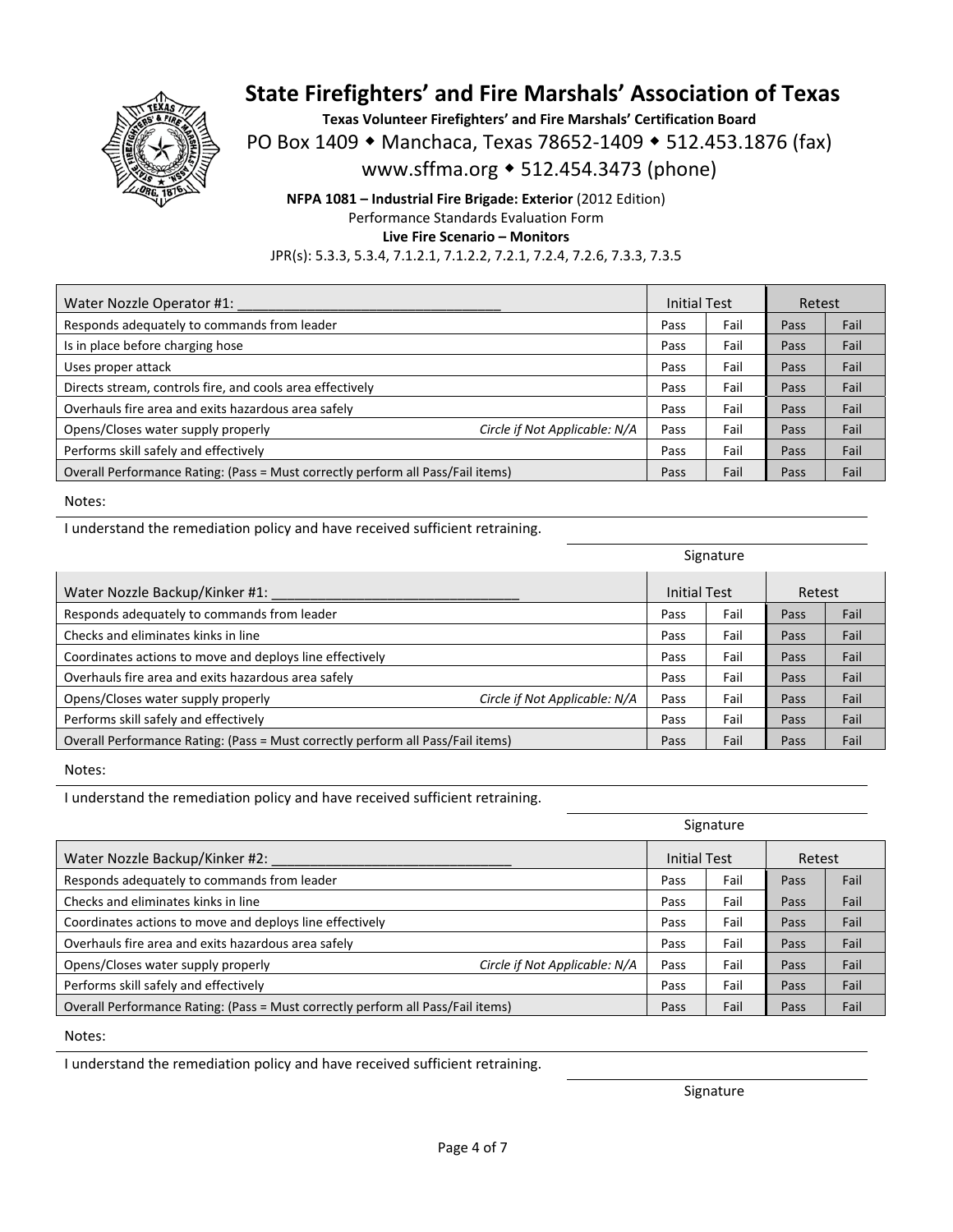

**Texas Volunteer Firefighters' and Fire Marshals' Certification Board**  PO Box 1409 • Manchaca, Texas 78652-1409 • 512.453.1876 (fax) www.sffma.org 512.454.3473 (phone)

**NFPA 1081 – Industrial Fire Brigade: Exterior** (2012 Edition) Performance Standards Evaluation Form **Live Fire Scenario – Monitors**  JPR(s): 5.3.3, 5.3.4, 7.1.2.1, 7.1.2.2, 7.2.1, 7.2.4, 7.2.6, 7.3.3, 7.3.5

| Water Nozzle Backup/Kinker #3 (Optional):                                       |      | <b>Initial Test</b> |      | Retest |
|---------------------------------------------------------------------------------|------|---------------------|------|--------|
| Responds adequately to commands from leader                                     | Pass | Fail                | Pass | Fail   |
| Checks and eliminates kinks in line                                             | Pass | Fail                | Pass | Fail   |
| Coordinates actions to move and deploys line effectively                        |      | Fail                | Pass | Fail   |
| Overhauls fire area and exits hazardous area safely                             | Pass | Fail                | Pass | Fail   |
| Opens/Closes water supply properly<br>Circle if Not Applicable: N/A             | Pass | Fail                | Pass | Fail   |
| Performs skill safely and effectively                                           | Pass | Fail                | Pass | Fail   |
| Overall Performance Rating: (Pass = Must correctly perform all Pass/Fail items) |      | Fail                | Pass | Fail   |

Notes:

I understand the remediation policy and have received sufficient retraining.

|                                                                                 |                               | Signature           |      |        |      |
|---------------------------------------------------------------------------------|-------------------------------|---------------------|------|--------|------|
| <b>Monitor Operator:</b>                                                        |                               | <b>Initial Test</b> |      | Retest |      |
| Points the nozzle skyward when opening monitors for life safety of personnel    |                               | Pass                | Fail | Pass   | Fail |
| Keeps attention on spotter for hand signals to adjust stream                    |                               | Pass                | Fail | Pass   | Fail |
| Directs stream, controls fire, and cools area effectively                       |                               | Pass                | Fail | Pass   | Fail |
| Opens/Closes water supply properly                                              | Circle if Not Applicable: N/A | Pass                | Fail | Pass   | Fail |
| Performs skill safely and effectively                                           |                               | Pass                | Fail | Pass   | Fail |
| Overall Performance Rating: (Pass = Must correctly perform all Pass/Fail items) |                               | Pass                | Fail | Pass   | Fail |

Notes:

I understand the remediation policy and have received sufficient retraining.

|                                                                                                               | Signature |              |        |      |
|---------------------------------------------------------------------------------------------------------------|-----------|--------------|--------|------|
| <b>Monitor Spotter:</b>                                                                                       |           | Initial Test | Retest |      |
| Uses hand signals to communicate directions to the operator                                                   | Pass      | Fail         | Pass   | Fail |
| Keeps attention on where the water stream is directed                                                         | Pass      | Fail         | Pass   | Fail |
| Positions himself/herself in different locations to gain the best view of the situation                       | Pass      | Fail         | Pass   | Fail |
| Communicates to the operator to ensure proper cooling occurs and hidden fires are exposed and<br>extinguished | Pass      | Fail         | Pass   | Fail |
| Opens/Closes water supply properly<br>Circle if Not Applicable: N/A                                           | Pass      | Fail         | Pass   | Fail |
| Performs skill safely and effectively                                                                         | Pass      | Fail         | Pass   | Fail |
| Overall Performance Rating: (Pass = Must correctly perform all Pass/Fail items)                               | Pass      | Fail         | Pass   | Fail |

Notes:

I understand the remediation policy and have received sufficient retraining.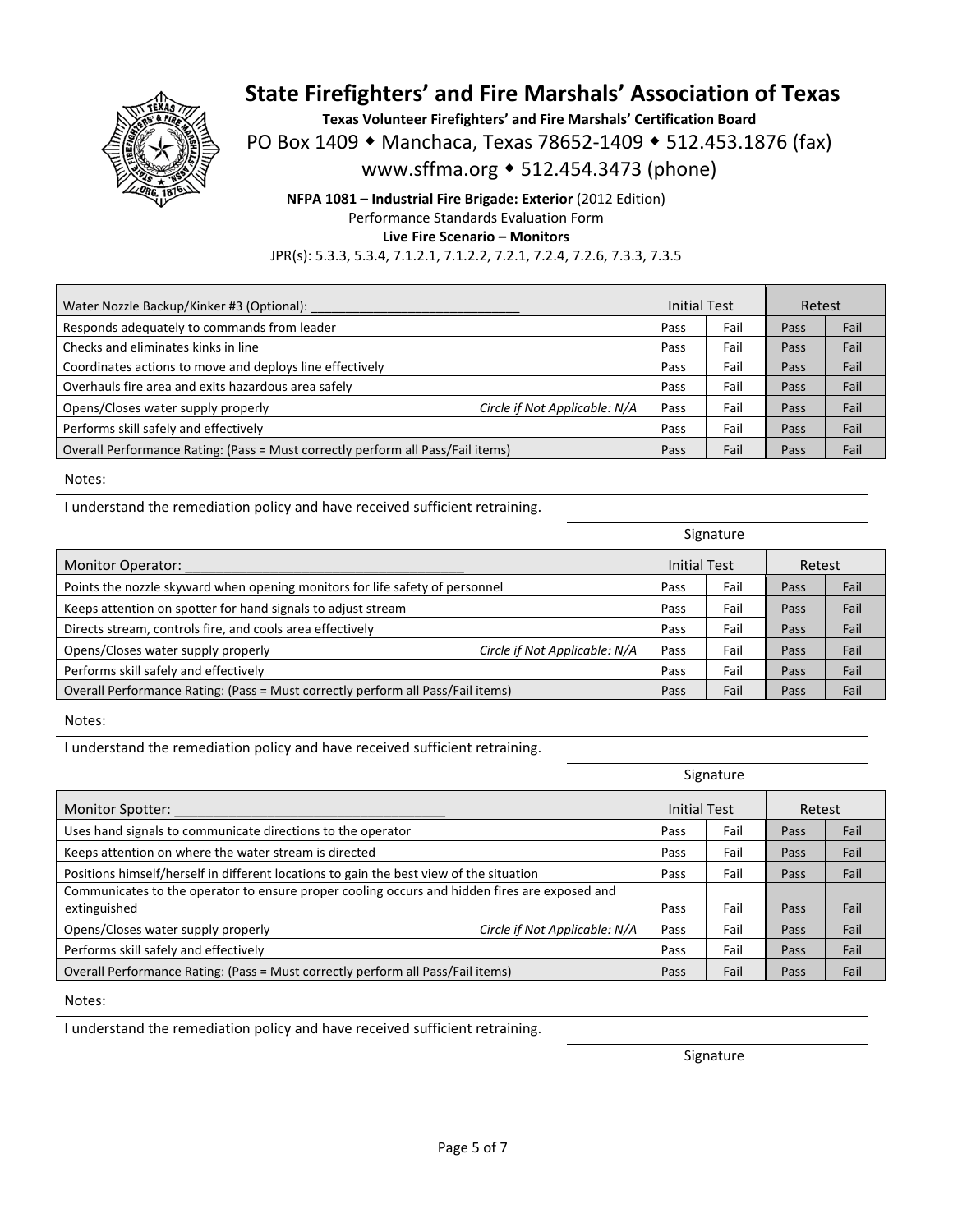

**Texas Volunteer Firefighters' and Fire Marshals' Certification Board**  PO Box 1409 ◆ Manchaca, Texas 78652-1409 ◆ 512.453.1876 (fax) www.sffma.org 512.454.3473 (phone)

**NFPA 1081 – Industrial Fire Brigade: Exterior** (2012 Edition) Performance Standards Evaluation Form **Live Fire Scenario – Monitors**  JPR(s): 5.3.3, 5.3.4, 7.1.2.1, 7.1.2.2, 7.2.1, 7.2.4, 7.2.6, 7.3.3, 7.3.5

### **Additional Water Line**

| Water Nozzle Operator #2:                                                       |                               | <b>Initial Test</b> |      | Retest |      |
|---------------------------------------------------------------------------------|-------------------------------|---------------------|------|--------|------|
| Responds adequately to commands from leader                                     |                               | Pass                | Fail | Pass   | Fail |
| Is in place before charging hose                                                |                               | Pass                | Fail | Pass   | Fail |
| Uses proper attack                                                              |                               | Pass                | Fail | Pass   | Fail |
| Directs stream, controls fire, and cools area effectively                       |                               | Pass                | Fail | Pass   | Fail |
| Overhauls fire area and exits hazardous area safely                             |                               | Pass                | Fail | Pass   | Fail |
| Opens/Closes water supply properly                                              | Circle if Not Applicable: N/A | Pass                | Fail | Pass   | Fail |
| Performs skill safely and effectively                                           |                               | Pass                | Fail | Pass   | Fail |
| Overall Performance Rating: (Pass = Must correctly perform all Pass/Fail items) |                               | Pass                | Fail | Pass   | Fail |

Notes:

I understand the remediation policy and have received sufficient retraining.

|                                                                                 |                               | Signature           |      |        |      |
|---------------------------------------------------------------------------------|-------------------------------|---------------------|------|--------|------|
| Water Nozzle Backup/Kinker #4:                                                  |                               | <b>Initial Test</b> |      | Retest |      |
| Responds adequately to commands from leader                                     |                               | Pass                | Fail | Pass   | Fail |
| Checks and eliminates kinks in line                                             |                               | Pass                | Fail | Pass   | Fail |
| Coordinates actions to move and deploys line effectively                        |                               | Pass                | Fail | Pass   | Fail |
| Overhauls fire area and exits hazardous area safely                             |                               | Pass                | Fail | Pass   | Fail |
| Opens/Closes water supply properly                                              | Circle if Not Applicable: N/A | Pass                | Fail | Pass   | Fail |
| Performs skill safely and effectively                                           |                               | Pass                | Fail | Pass   | Fail |
| Overall Performance Rating: (Pass = Must correctly perform all Pass/Fail items) |                               | Pass                | Fail | Pass   | Fail |

Notes:

I understand the remediation policy and have received sufficient retraining.